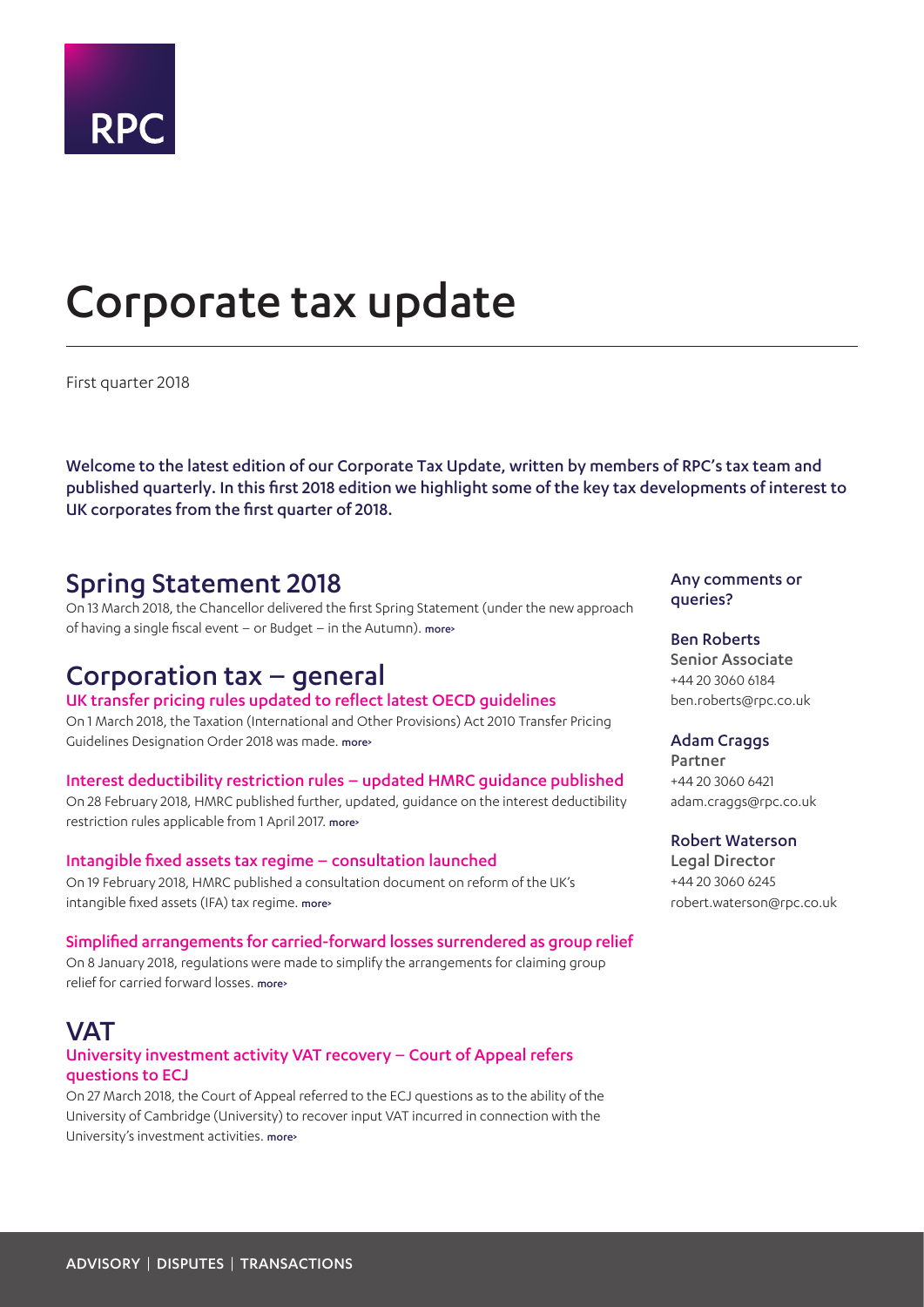## Revised HMRC guidance on VAT cost sharing exemption – bad news for insurers, banks

On 22 March 2018, HMRC published Revenue and Customs Brief 3 (2018) in light of recent ECJ decisions on the VAT cost sharing exemption (CSE). Whilst expected, given the conclusions reached in those decisions, the revised HMRC policy will be disappointing for insurers and other financial services groups. [more>](#page-5-1)

#### VAT zero-rating treatment denied for digital versions of newspapers

On 8 March 2018, the First-tier Tribunal held that digital versions of certain newspapers did not qualify for zero-rating treatment available to the print editions of the same newspapers. [more>](#page-6-0)

#### Upper Tribunal decision on VAT "builder's block"

On 26 February 2018, the Upper Tribunal allowed, in part, the taxpayer's appeal in relation to its ability to recover input VAT incurred on the provision of certain white goods, kitchen appliances and carpets installed in newly built properties. more>

#### VAT grouping rules – "informal" consultation

On 1 February 2018, HMRC wrote to the Chartered Institute of Taxation (CIOT) inviting CIOT to discuss HMRC's "interim" views on possible changes to the VAT grouping rules. A response was requested by 16 March 2018. more>

### First-tier Tribunal holds that UK broker did not constitute a UK fixed establishment of a non-EU insurer for VAT purposes

On 19 January 2018, the First-tier Tribunal held that the resources of a UK insurance broker did not constitute a "fixed establishment" for VAT purposes in the UK of a non-EU insurer. As a result, the UK broker was entitled to recover input tax attributable to the supplies it provided to the non-EU insurer. [more>](#page-8-0)

## Employment

#### EMI share options – lapse of EU state aid approval

On 4 April 2018, HMRC issued an announcement confirming that EU state aid approval for EMI options would expire on 6 April 2018. [more>](#page-10-0)

#### HMRC wins high-profile TV presenter IR35 case

On 10 February 2018, the First-tier Tribunal held that a former BBC presenter was, for tax purposes, to be treated as an employee. This is the first in a large number of cases being taken by HMRC against TV presenters, relying on the application of the "IR35" tax rules. [more>](#page-10-1)

### Government launches consultation on employment status, following publication of the Taylor Review

On 7 February 2018, the government published a consultation on employment status, following the July 2017 publication of the Taylor Review. The consultation closes on 1 June 2018 and in it the government pose 64 questions, in 7 different sections. [more>](#page-10-2)

#### Upper Tribunal considers companies to be MSCs due to provider's involvement

On 19 January 2018, the Upper Tribunal held that five companies were "managed service companies" (MSCs) for tax purposes due to the level of involvement of the companies' provider. more>

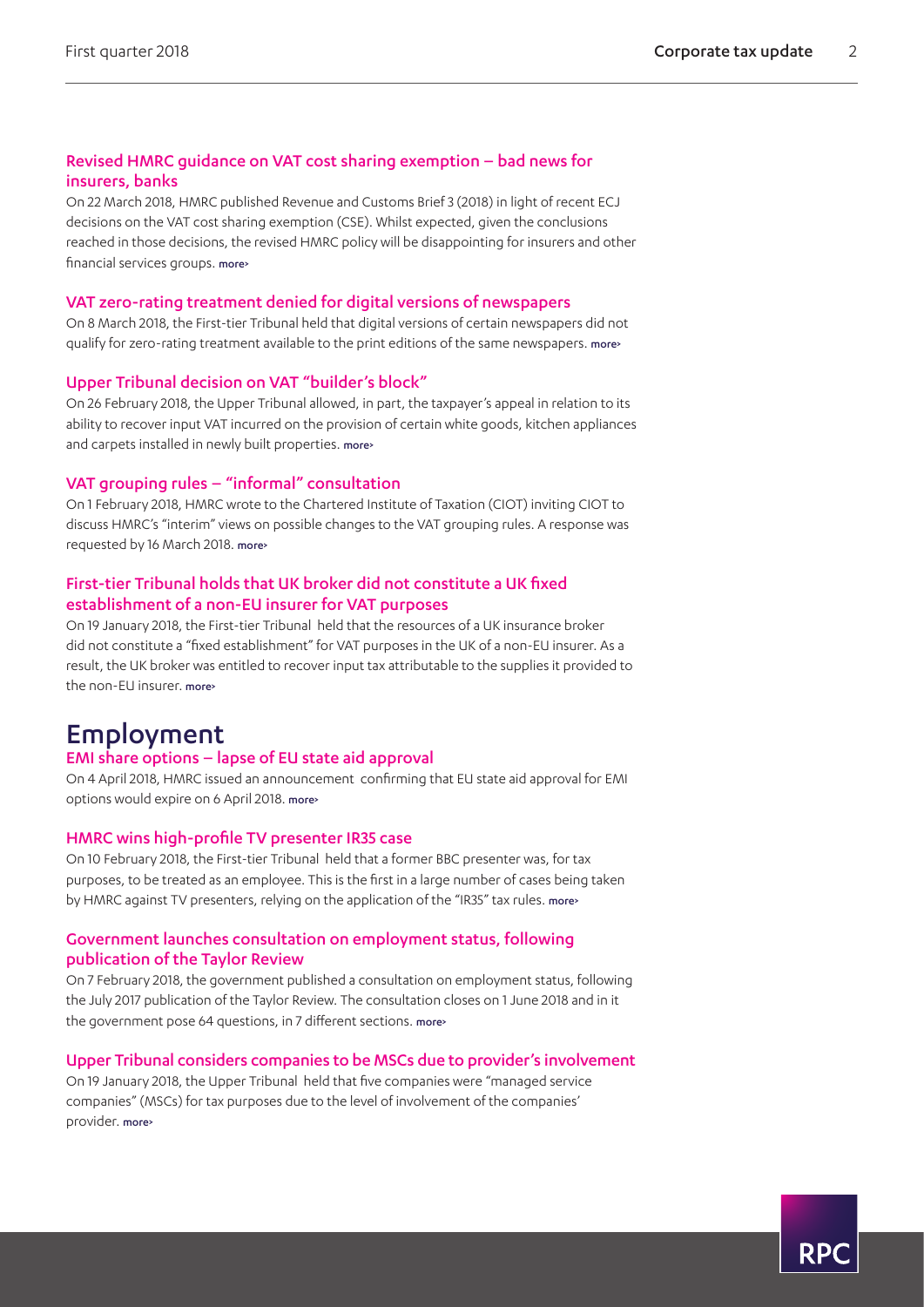## Stamp taxes

## Welsh Land Transaction Tax – WRA guidance and HMRC SDLT guidance on "cross-border" transactions

In advance of the introduction of Welsh Land Transaction Tax (LTT), which replaced SDLT for Welsh land acquisitions from 1 April 2018, the Welsh Revenue Authority has published a number of pieces of guidance on the new rules. [more>](#page-12-0)

## International

## BEPS – further OECD guidance on attribution of profits to (extended definition of) PEs

On 22 March 2018, the OECD published further guidance on the attribution of profits to permanent establishments (PEs), in light of the changes to the definition of a PE resulting from the OECD's Base Erosion and Profit Shifting (BEPS) project. [more>](#page-13-0)

## OECD Report on Tax Challenges Arising from Digitalisation

On 16 March 2018, the OECD published an "Interim Report 2018" on Tax Challenges Arising from Digitalisation. [more>](#page-13-1)

## Mandatory disclosure by intermediaries of cross-border tax planning arrangements

On 13 March 2018, the EU Council agreed to a measure to require the mandatory disclosure by intermediaries to their local tax authorities of certain cross-border tax planning arrangements. more>

## Taxing the digital economy – draft EC directives published

On 21 March 2018, the European Commission published two draft Directives relevant to the taxation of the digital economy. [more>](#page-14-0)

## Luxembourg appeals against the European Commission's ruling in respect of Amazon

On 26 February 2018, the European Commission (EC) published the text of its October 2017 decision against Luxembourg (which found that Luxembourg had, in the EC's view, granted illegal state aid to Amazon). more

## Miscellaneous

## "Loyalty bonuses" paid to investors not subject to withholding tax as "annual payments"

On 8 March 2018, the First-tier Tribunal held that so-called "loyalty bonuses" paid to investors by an investment platform service provider (Hargreaves Lansdown) were not "annual payments" subject to withholding of basic rate income tax. [more>](#page-15-0)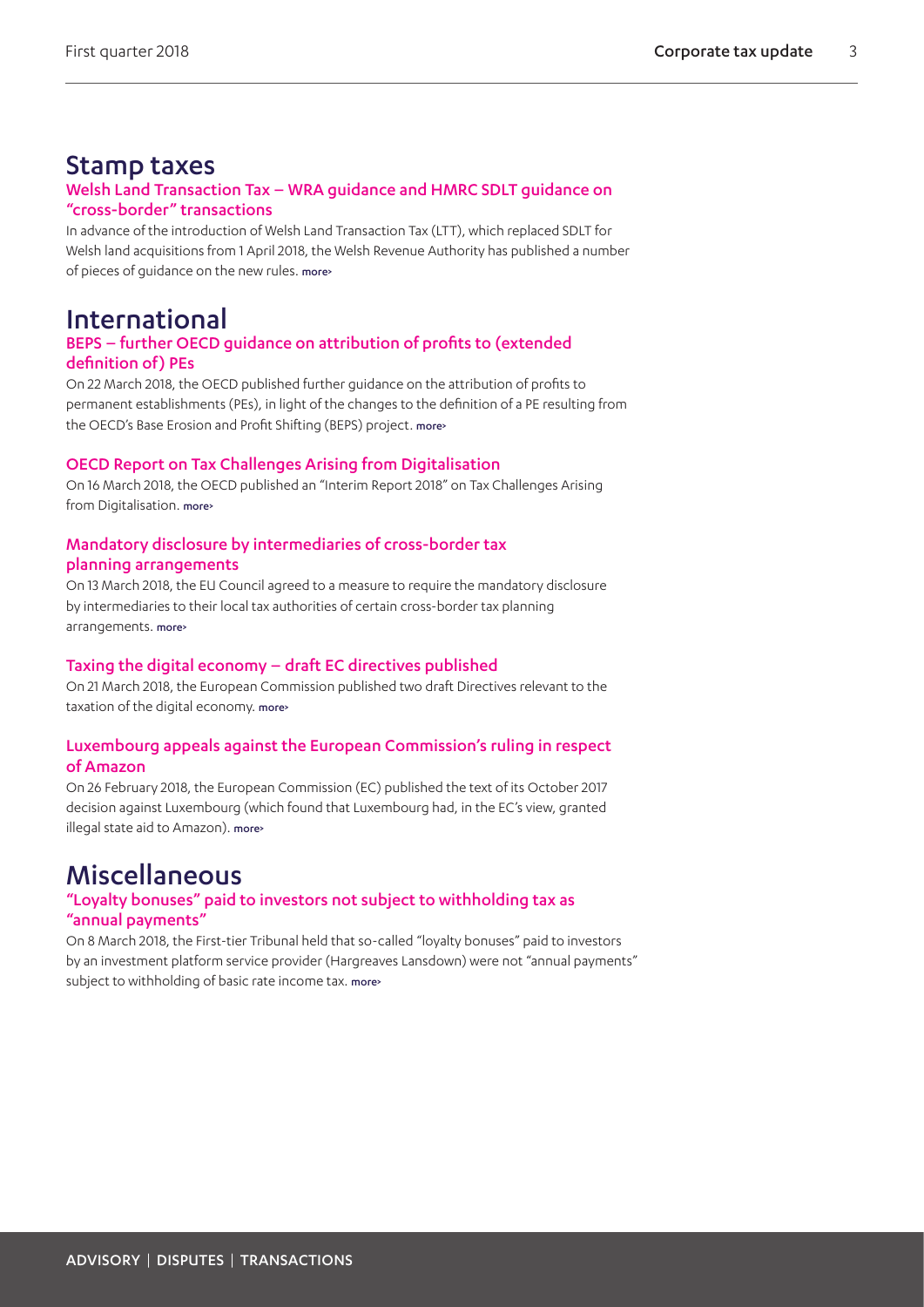## <span id="page-3-0"></span>Spring Statement 2018

On 13 March 2018, the Chancellor delivered the first Spring Statement (under the new approach of having a single fiscal event – or Budget – in the Autumn).

As expected, the Chancellor's statement included no substantive tax measures. However, a number of consultations were announced and other tax-related documents were published, including:

- **•** A paper setting out the government's views on the challenges for the corporate tax system posed by the digital economy (together with potential solutions). See [here](https://www.gov.uk/government/consultations/corporate-tax-and-the-digital-economy-position-paper).
- **•** A "call for evidence" on the VAT registration threshold (ie whether the current £85k threshold for compulsory registration disincentivises growth for small businesses). See [here](https://www.gov.uk/government/consultations/vat-registration-threshold-call-for-evidence).
- **•** A consultation on allowing claims for entrepreneurs' relief in respect of gains made before a shareholding is diluted below the 5% threshold. As proposed, this would only be possible where the dilution occurs as a result of the raising of new capital for use in the business. It is proposed that this change would take effect for qualifying dilutions from 6 April 2019. See [here](https://www.gov.uk/government/consultations/allowing-entrepreneurs-relief-on-gains-made-before-dilution).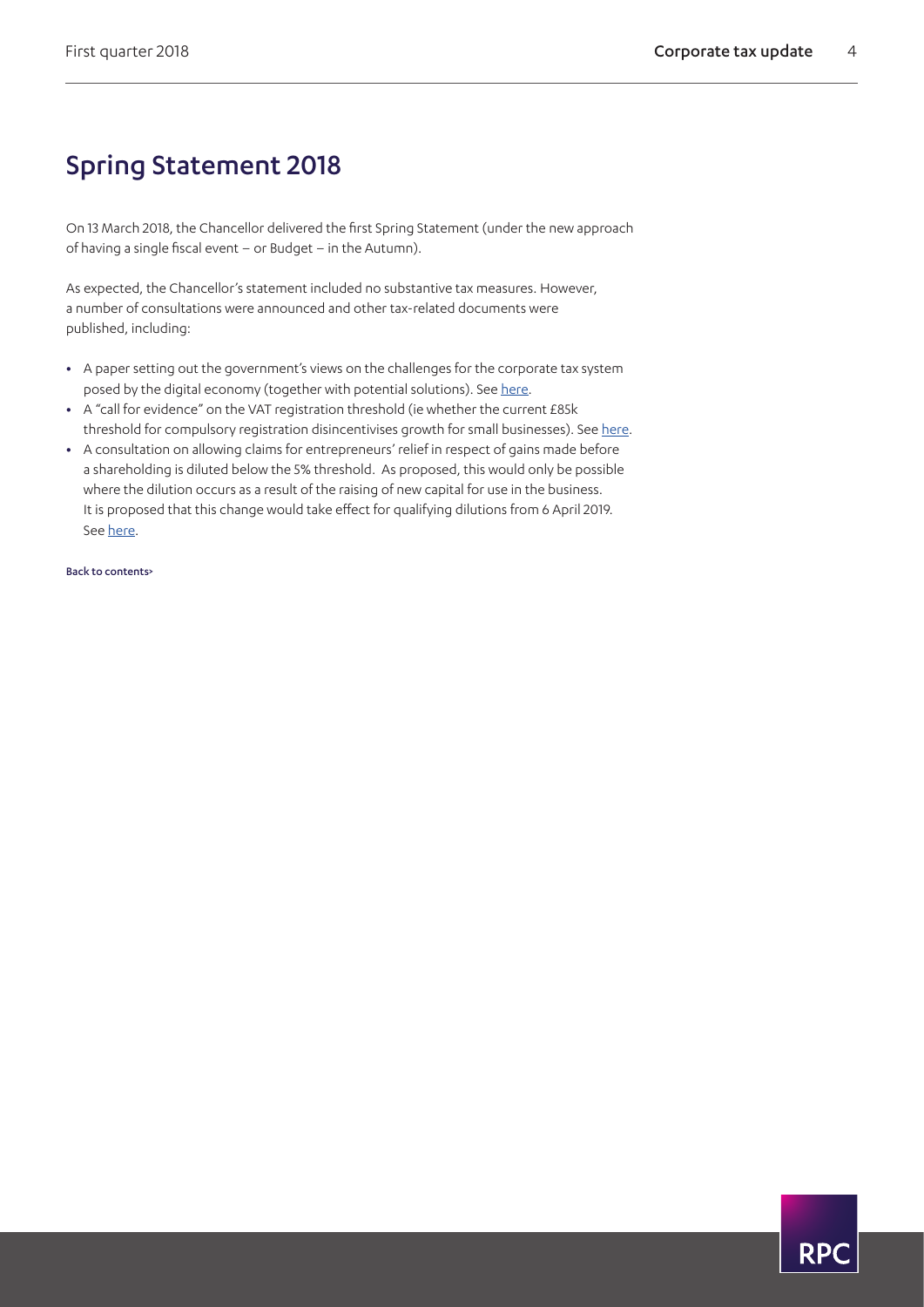## Corporation tax – general

## <span id="page-4-0"></span>UK transfer pricing rules updated to reflect latest OECD guidelines

On 1 March 2018, the Taxation (International and Other Provisions) Act 2010 Transfer Pricing Guidelines Designation Order 2018 was made. The effect of the Order is that, with effect from April 20[1](#page-4-4)8, the relevant provision of TIOPA 2010<sup>1</sup> is updated to refer to the July 2017 version of the OECD's Transfer Pricing Guidelines.

The Order can be viewed [here.](http://www.legislation.gov.uk/uksi/2018/266/contents/made)

#### [Back to contents>](#page-0-0)

#### <span id="page-4-1"></span>Interest deductibility restriction rules – updated HMRC guidance published

On 28 February 2018, HMRC published further, updated, guidance on the interest deductibility restriction rules applicable from 1 April 2017. As well as reflecting certain recent changes made to the rules, the guidance gives further clarity on a number of technical issues. Given the complexity of the rules, this more detailed guidance is to be welcomed.

The revised guidance can be viewed [here](https://www.gov.uk/government/publications/corporate-interest-restriction-draft-guidance).

#### [Back to contents>](#page-0-0)

#### <span id="page-4-2"></span>Intangible fixed assets tax regime – consultation launched

On 19 February 2018, HMRC published a consultation document on reform of the UK's intangible fixed assets (IFA) tax regime.

Amongst other things, the consultation considers (i) whether pre-2002 assets should be brought within the scope of the IFA regime, (ii) whether the IFA de-grouping charge could be made less onerous, and (iii) the restriction denying relief for goodwill and other "customer-related" assets.

Comments are invited by 11 May 2018.

The consultation document can be viewed [here.](https://www.gov.uk/government/consultations/review-of-the-corporate-intangible-fixed-assets-regime)

#### [Back to contents>](#page-0-0)

#### <span id="page-4-3"></span>Simplified arrangements for carried-forward losses surrendered as group relief

On 8 January 2018, regulations were made to simplify the arrangements for claiming group relief for carried forward losses.

The rules for relief for carried-forward losses changed from 1 April 2017. Losses arising after that date and carried forward can now be surrendered as group relief. The legislation that allows companies to enter into simplified arrangements for group relief has been amended so that simplified arrangements can now be used for group relief claims for carried-forward losses.

The regulations can be viewed [here.](https://www.gov.uk/government/publications/corporation-tax-changes-to-simplified-arrangements-for-group-relief)

[Back to contents>](#page-0-0)

<span id="page-4-4"></span>1. Section 164 of the Taxation (International and Other Provisions) Act 2010.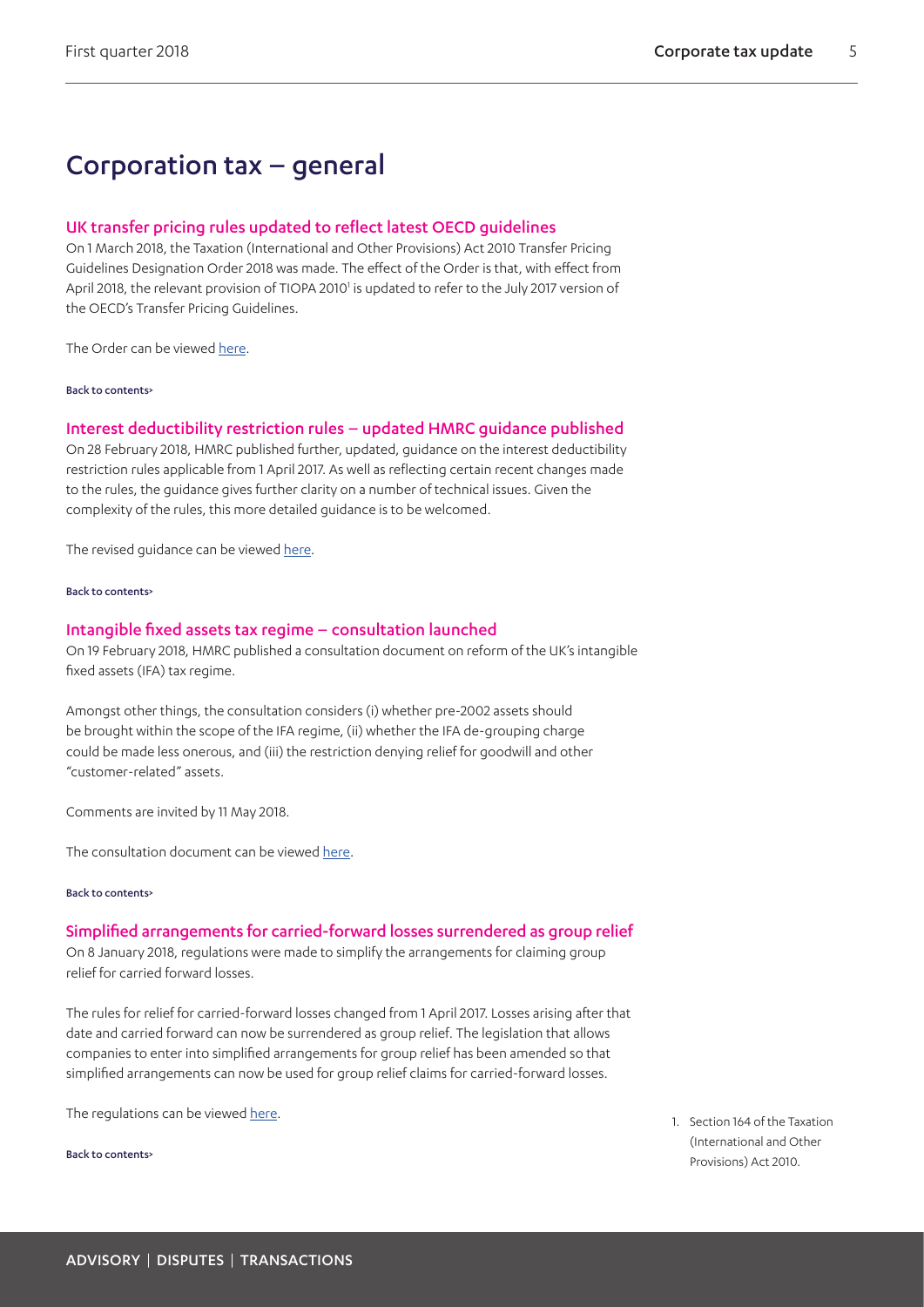## **VAT**

## <span id="page-5-0"></span>University investment activity VAT recovery – Court of Appeal refers questions to ECJ

On [2](#page-5-2)7 March 2018, the Court of Appeal<sup>2</sup> referred to the ECJ questions as to the ability of the University of Cambridge (University) to recover input VAT incurred in connection with the University's investment activities.

At issue is the correct tax treatment of VAT which the University has paid in respect of the professional management of the Cambridge University Endowment Fund (Fund). The Fund invests donations and endowments which produces an income of over £40m per year, used by the University to support all of its activities.

Both the First-tier and Upper Tribunals, allowing VAT recovery, held that although the University's investment activities did not of themselves amount to an "economic activity", the professional fees incurred on such activities formed part of the University's general overheads as those (out-of-scope) activities benefitted other (taxable, and non-taxable) activities. Accordingly, the earlier decisions had ruled that the VAT should be regarded as residual input tax and recoverable in accordance with the University's partial exemption method. Two decisions of the ECJ<sup>3</sup> were relied upon by the University in these earlier decisions.

HMRC, on the other hand, argued that the input tax relates solely to the investments held in the Fund and cannot be regarded as falling within the category of general overheads referable to other (taxable) parts of its activities.

The Court concluded that the correct approach on these facts was not sufficiently clear to preclude an ECJ reference. Specifically the Court proposed referring to the ECJ the questions:

- **•** whether, where fees are incurred solely in relation to a non-taxable investment activity, it is possible to make the necessary link between those costs and the economic activities which are subsidised with the investment income which is so produced
- **•** confirmation that the Court's reading of the decision is *Sveda* is correct and accordingly that no distinction is to be made between exempt and non-taxable transactions for the purpose of deciding whether input tax is deductible.

A key issue for the ECJ to give a view on, is whether in this context income raised by investment should be treated as equivalent to the raising of capital.

The decision can be viewed [here.](http://www.bailii.org/ew/cases/EWCA/Civ/2018/568.html)

#### [Back to contents>](#page-0-0)

## <span id="page-5-1"></span>Revised HMRC guidance on VAT cost sharing exemption – bad news for insurers, banks

On 22 March 2018, HMRC published Revenue and Customs Brief 3 (2018)<sup>4</sup> in light of recent ECJ decisions<sup>[5](#page-5-5)</sup> on the VAT cost sharing exemption (CSE). Whilst expected, given the conclusions reached in those decisions, the revised HMRC policy will be disappointing for insurers and other financial services groups.

- <span id="page-5-2"></span>2. In *HMRC v University of Cambridge* [2018] EWCA Civ 568.
- <span id="page-5-3"></span>3. C-465/03 *Kretztechnik AG v Finanzamt Linz*; C-437/06 *Securenta Göttinger Immobilienanlagen und Vermögensmanagement AG v Finanzamt Göttingen*.
- <span id="page-5-4"></span>4. "Changes to the VAT exemption for cost sharing groups".
- <span id="page-5-5"></span>5. *Minister Finansów v Aviva Towarzystwo Ubezpieczeÿ na ÿycie S.A. w Warszawie* (Case C-605/15) and *DNB Banka AS v Valsts ieÿÿmumu dienests*  (Case C-326/15), and *European Commission v Federal Republic of Germany* (Case C-616/15).

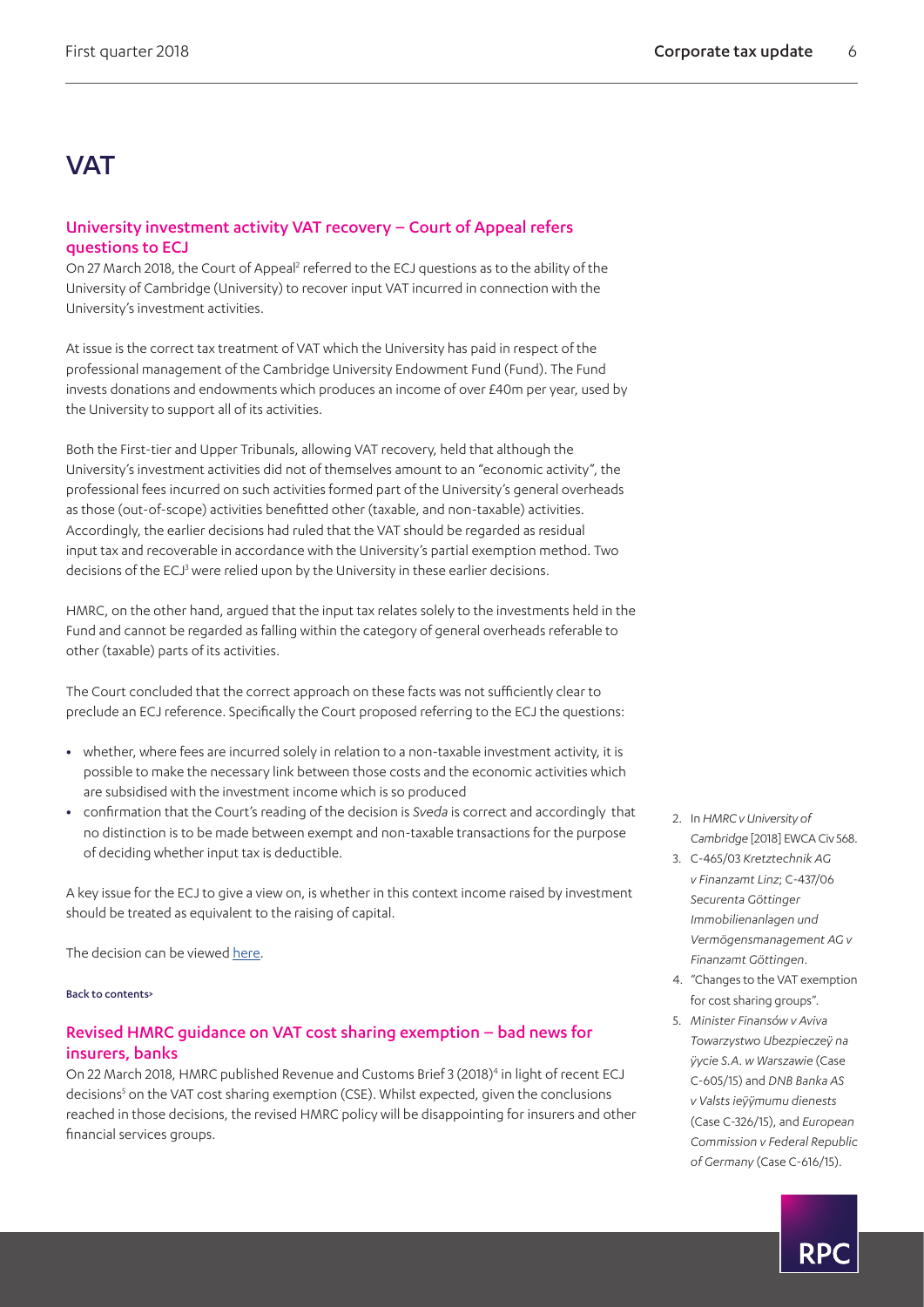The CSE, broadly, provides an exemption for VAT on services provided within groups whose members make exempt (or non-business) supplies provided:

- **•** the intra-group supplies are "directly necessary" to enable the group members to make such exempt (or non-business) supplies
- **•** only each member's exact share of the cost of the intra-group supplies are recovered, and
- **•** exempting the intra-group supply would not lead to distortion of competition.

From 22 March 2018 (but subject to a transitional period), the CSE will only be available to groups engaged in a limited number of "public interest" activities. These will include education, health and welfare and charitable fundraising but will exclude from the scope of the CSE banks, insurance and other financial services.

Additionally, the CSE will only be open to members located in the UK.

Groups that have applied HMRC's previously published guidance will be able to continue to do so until 31 May 2018 unless tax avoidance is involved or there is likely to be a distortion of completion.

The Brief can be viewed [here.](https://www.gov.uk/government/publications/revenue-and-customs-brief-3-2018-changes-to-the-vat-exemption-for-cost-sharing-groups)

#### [Back to contents>](#page-0-0)

#### <span id="page-6-0"></span>VAT zero-rating treatment denied for digital versions of newspapers

On 8 March 2018, the First-tier Tribunal held<sup>6</sup> that digital versions of certain newspapers did not qualify for zero-rating treatment available to the print editions of the same newspapers.

"Newspapers" are zero-rated for VAT purposes. The question at issue before the First-tier Tribunal was whether the digital versions of the same newspaper, which whilst not identical were broadly similar to the 'hard-copy' print edition, could also benefit from zero-rating.

The taxpayer's view was that, even if not strictly "newspapers", the principle of fiscal neutrality (so that VAT should be imposed consistently so as not to distort competition as between similar supplies) meant that digital and print editions should be subject to the same VAT treatment.

The Tribunal agreed with HMRC that "newspapers" could not encompass digital editions as these amounted to a supply of services. "Newspapers", for the purposes of VAT zero-rating treatment, were (physical) goods. Indeed the Tribunal's view was that the whole of the group of zero-rated items of which newspapers were just one type ("Books etc") was confined to supplies of goods. The taxpayer did not succeed with an argument that the UK VAT legislation<sup>[7](#page-6-2)</sup> should be construed purposively, so as to extend to new forms of the provision of news following technological advances.

The decision can be viewed [here.](http://financeandtax.decisions.tribunals.gov.uk/judgmentfiles/j10349/TC06385.pdf)

- <span id="page-6-1"></span>6. In *News Corp UK & Ireland Limited v HMRC* [2018] UKFTT 0129.
- <span id="page-6-2"></span>7. Item 2 of Group 3 of Schedule 8 to the VATA 1994.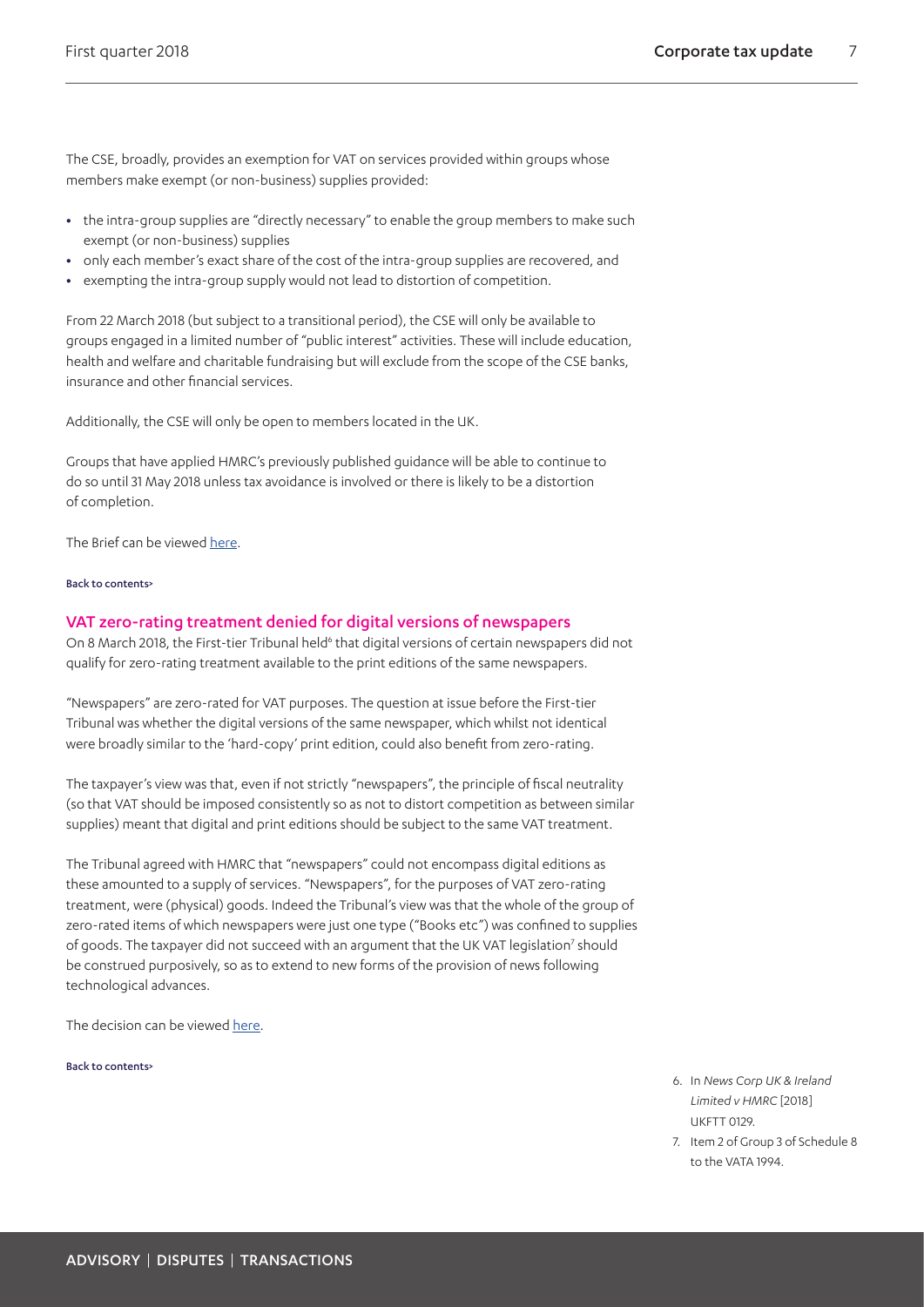## Upper Tribunal decision on VAT "builder's block"

On 26 February 201[8](#page-7-0), the Upper Tribunal<sup>8</sup> allowed, in part, the taxpayer's appeal in relation to its ability to recover input VAT incurred on the provision of certain white goods, kitchen appliances and carpets installed in newly built properties.

This was a referral back to the Tribunal in respect of certain issues remaining to be determined from a previous appeal. For our earlier commentary on the original Upper Tribunal decision, see [here](https://www.rpc.co.uk/perspectives/tax-take/corporate-tax-update-first-quarter-2017/).

The taxpayer had submitted claims to HMRC for recovery of historic input tax amounting to over £51m, in relation to the installation of various items in newly-built properties (including ovens, surface hobs, extractor hoods, washing machines, microwaves, dishwashers, refrigerators, freezers and carpets).

The VAT so-called "builder's block" prevents house builders from claiming input VAT recovery on certain specified goods supplied as part of a (zero-rated) dwelling. For the builder's block to apply, the goods must be "incorporated" in the dwelling. However this does not include items "ordinarily" installed by builders as fixtures. The taxpayer had sought to recover input VAT on various items based on the following (alternative) arguments:

- **•** the UK builder's block was incompatible with EU law, or
- **•** the items in question were not "incorporated" into the dwelling, or
- **•** if incorporated, they were of a kind "ordinarily" installed by builders.

HMRC denied the taxpayer's claims on the basis the items fell within the scope of the so-called "builder's block", so that any input tax incurred on these items was not recoverable.

The Upper Tribunal in 2017 held that the builder's block was not unlawful under EU law but adjourned the hearing to allow the parties to agree the extent of the claim that related to goods that were not fixtures.

The parties were not able to reach agreement, however, so the Tribunal was required to apply its own test to various kitchen appliances. In particular, it had to decide whether certain items, which were not fixtures, were nonetheless fittings and incorporated. The Tribunal found that all items under consideration were either fixtures or installed fittings, and were therefore incorporated into the buildings for the purpose of the builder's block. Only extractor hoods installed between 1 January 1982 and 1 June 1984, were "ordinarily installed" as fixtures and, therefore, fell within an exclusion from the application of the builder's block.

The Tribunal confirmed that incorporation does not require an item to be integrated. Items may be freestanding but nonetheless be installed fittings because they can reasonably be expected not to be moved on a regular basis.

The decision can be viewed [here.](https://assets.publishing.service.gov.uk/media/5a93f7e340f0b67aa272509f/Taylor_Wimpey_PLC_v_HMRC_.pdf)

[Back to contents>](#page-0-0)

<span id="page-7-0"></span>8. In *Taylor Wimpey Plc v HMRC* [2018] UKUT 55.

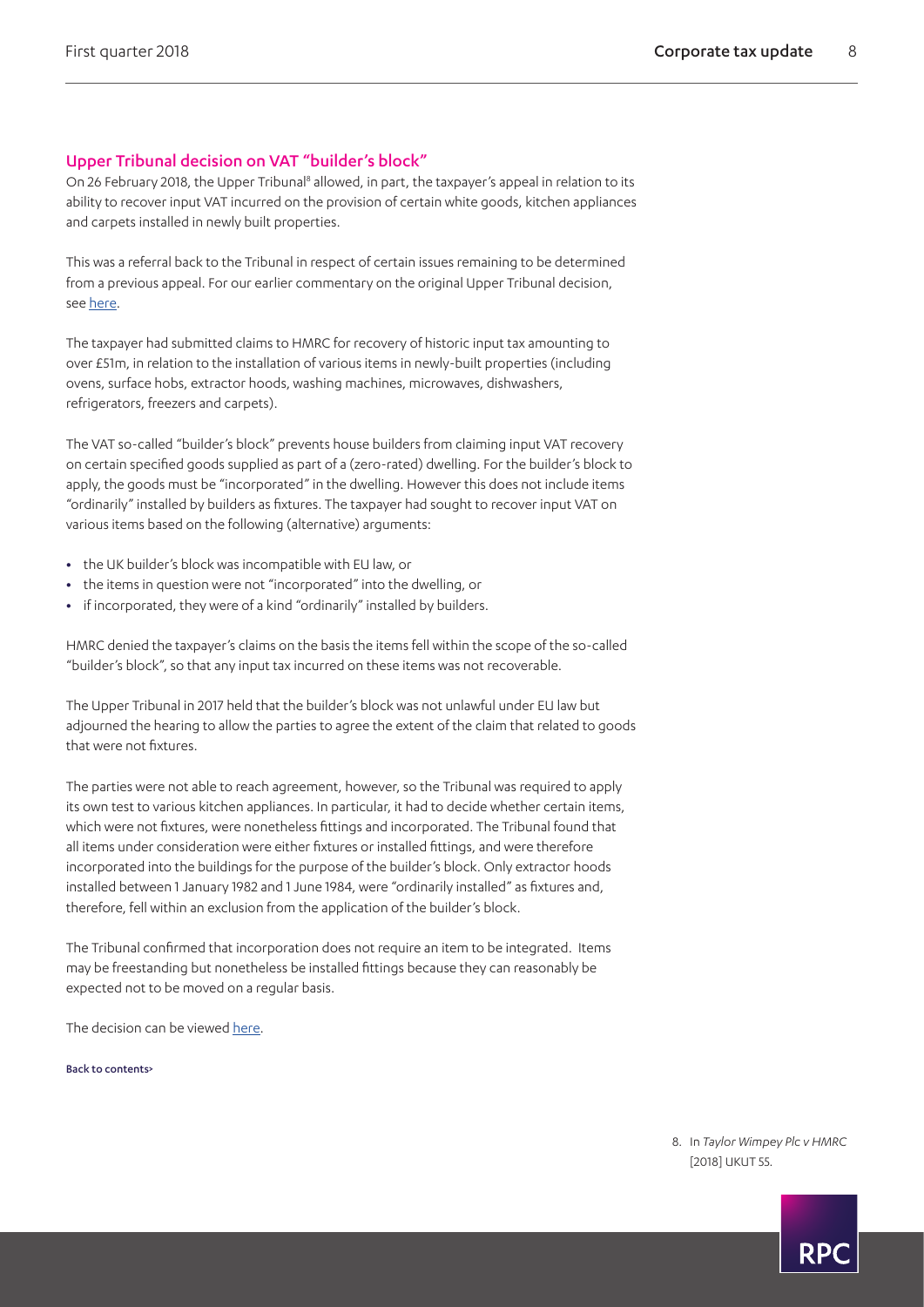### VAT grouping rules – "informal" consultation

On 1 February 2018, HMRC wrote to the Chartered Institute of Taxation (CIOT) inviting CIOT to discuss HMRC's "interim" views on possible changes to the VAT grouping rules. A response was requested by 16 March 2018.

This "informal" consultation will consider three options for widening the scope of the VAT grouping rules, by allowing "non-corporate" entities to join a VAT group:

- **•** a non corporate entity (for example partnership or individual) to join a VAT group with its body corporate subsidiaries if it controls all of the members of the VAT group
- **•** a partnership to join a VAT group where all of the partners in the partnership are bodies corporate and all of the bodies corporate are already in a VAT group
- **•** a limited partnership to join a VAT group where the sole general partner is a body corporate and manages the limited partnership.

HMRC's letter to CIOT can be viewed [here.](https://www.tax.org.uk/sites/default/files/180201%20-%20VAT%20grouping%20-%20Informal%20consultation.pdf)

#### [Back to contents>](#page-0-0)

## <span id="page-8-0"></span>First-tier Tribunal holds that UK broker did not constitute a UK fixed establishment of a non-EU insurer for VAT purposes

On 1[9](#page-8-1) January 2018, the First-tier Tribunal held<sup>9</sup> that the resources of a UK insurance broker did not constitute a "fixed establishment" for VAT purposes in the UK of a non-EU insurer. As a result, the UK broker was entitled to recover input tax attributable to the supplies it provided to the non-EU insurer.

The UK broker (Broker), a company incorporated in England and Wales, provided broking, underwriting and claims handling services to a Gibraltar-incorporated insurance company (Insurer). The Insurer made supplies of insurance, via the Broker, to UK customers. The Broker received a commission from the Insurer and, crucially:

- **•** the Broker set the gross premium payable by UK customers (the Broker's commission being the difference between this gross premium and the net premium payable to (and set by) the Insurer)
- **•** the contracts between the Broker and Insurer were on arm's length terms
- **•** the Insurer decided which risks to insure
- **•** the Broker could reject, settle and pay claims up to a maximum amount per claim
- **•** the Broker acted for other insurers, had autonomy to decide on its staffing numbers, and owned its website, call centres, computer and software systems and customer databases.

The Broker, relying on the rule that input tax can be recovered if attributable to insurance services supplied to non-EU<sup>10</sup> customers, sought to recover input tax attributable to its supplies to the Insurer on the basis that the supplies were made outside of the EU. HMRC's view was that the Broker's supplies were made to a UK fixed establishment of the Insurer, by virtue of the fact that the Broker's human and technical resources constituted such an establishment, with the result that the input tax was not recoverable.

> <span id="page-8-2"></span><span id="page-8-1"></span>9. In *Hastings Insurance Services Ltd v HMRC* [2018] UKFTT 27 (TC). 10. Footnote.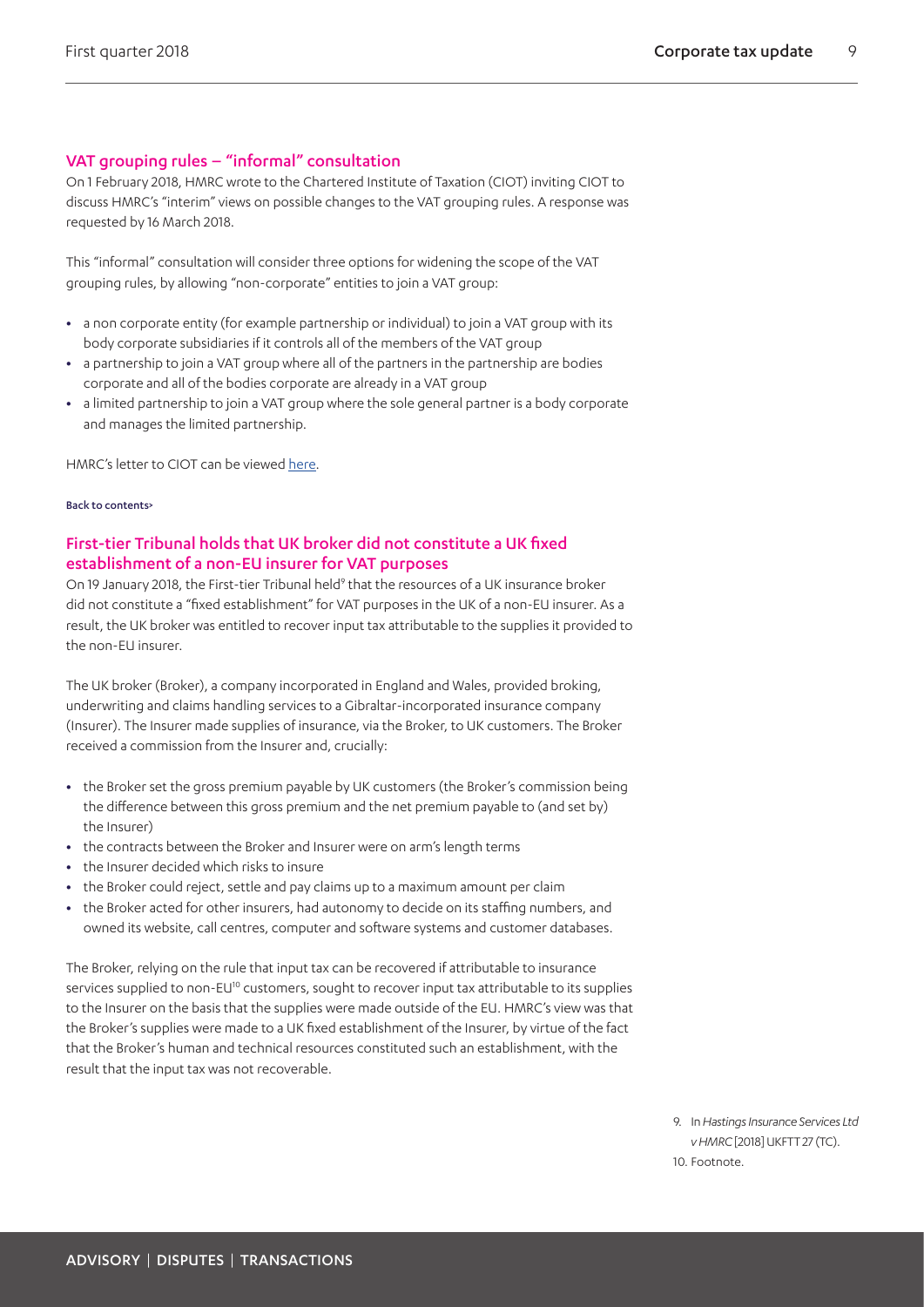In a lengthy decision, the Tribunal held that the Insurer did not have a UK fixed establishment and that, even if it did, the Broker's supplies should nevertheless correctly be viewed as being supplied to the Insurer's business establishment outside of the EU (in Gibraltar). The Broker was therefore, in the Tribunal's view, entitled to recover its input tax attributable to its supplies to the Insurer.

In reaching its decision that there was no UK fixed establishment of the Insurer on the facts, the Tribunal noted that each of the Broker and the Insurer operated separate businesses, each with their own commercial aims (so that the Broker acted independently, albeit within commercially agreed limits).

The case can be viewed [here](http://financeandtax.decisions.tribunals.gov.uk//judgmentfiles/j10281/TC06306.pdf).

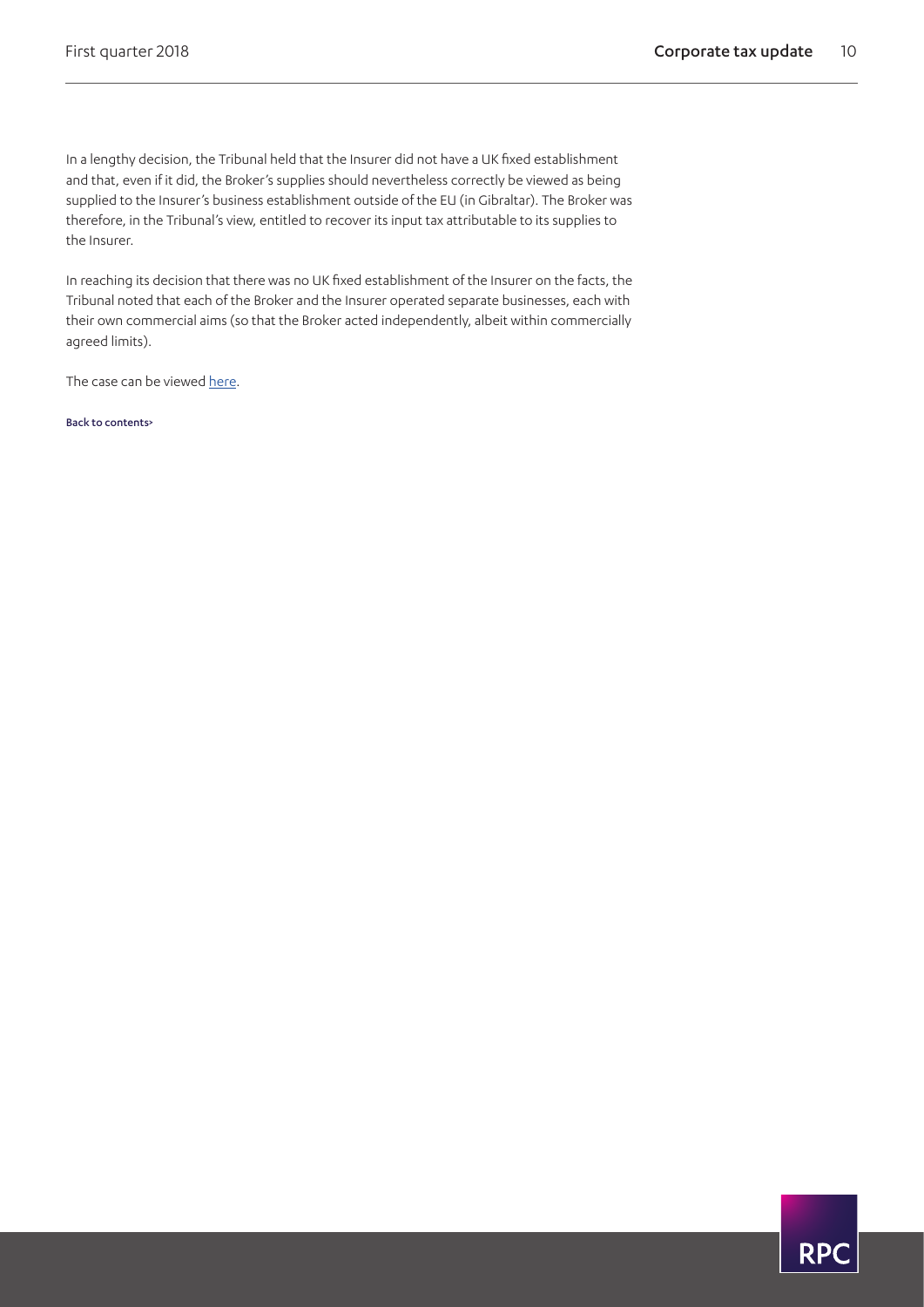## Employment

## <span id="page-10-0"></span>EMI share options – lapse of EU state aid approval

On 4 April 2018, HMRC issued an announcement<sup>11</sup> confirming that EU state aid approval for EMI options would expire on 6 April 2018.

In the Bulletin, HMRC state that an application has been made for renewal of the approval but that there is a possibility that EMI options granted after 6 April 2018, but before any such renewal is approved, may not receive the usual tax-advantaged EMI treatment.

HMRC has, however, confirmed that EMI options granted up to 6 April 2018 should not be affected.

The HMRC Bulletin can be viewed [here.](https://www.gov.uk/government/publications/employment-related-securities-bulletin/employment-related-securities-bulletin-no-27-april-2018)

#### [Back to contents>](#page-0-0)

### <span id="page-10-1"></span>HMRC wins high-profile TV presenter IR35 case

On 10 February 2018, the First-tier Tribunal<sup>[12](#page-10-4)</sup> held that a former BBC presenter was, for tax purposes, to be treated as an employee. This is the first in a large number of cases being taken by HMRC against TV presenters, relying on the application of the "IR35" tax rules.

Broadly, the IR35 tax legislation currently<sup>13</sup> requires that, where an individual is engaged via an intermediary (eg their own personal service company), and the individual would be an "employee" of the end client if engaged directly, the intermediary must treat the fees received as employment income of the individual and account for tax and national insurance contributions accordingly.

Although the *Ackroyd* case is not a lead case, its outcome had been hotly anticipated and there is some degree of debate as to the Tribunal's decision in the case.

It is clear from the decision that each case needs to be considered on its own facts but the Tribunal's view as to whether the TV presenter was "controlled" by the BBC (it held that she was) will be of concern to many taxpayers who have provided their services under similar arrangements.

The decision can be viewed [here.](http://financeandtax.decisions.tribunals.gov.uk/judgmentfiles/j10300/TC06334.pdf)

#### [Back to contents>](#page-0-0)

## <span id="page-10-2"></span>Government launches consultation on employment status, following publication of the Taylor Review

On 7 February 2018, the government published a consultation on employment status, following the July 2017 publication of the Taylor Review<sup>14</sup>. The consultation closes on 1 June 2018 and in it the government pose 64 questions, in 7 different sections.

Whilst accepting the Taylor Review's conclusions that (i) there is a lack of clarity and certainty with regards to the current tests for employment status, (ii) the current 3-tier approach to employment status as far as employment rights are concerned, should be retained, and (iii) an online tool

- <span id="page-10-3"></span>11. In "Employment related securities bulletin No.27" (April 2018).
- <span id="page-10-4"></span>12. In *Christa Ackroyd Media Ltd v HMRC* [2018] UKFTT 69 (TC).
- <span id="page-10-5"></span>13. Assuming the end client is not a public authority, in which case the burden of the IR35 regime switches from the intermediary to the end client.
- <span id="page-10-6"></span>14. "Good Work – The Taylor Review of Modern Working Practices (July 2017).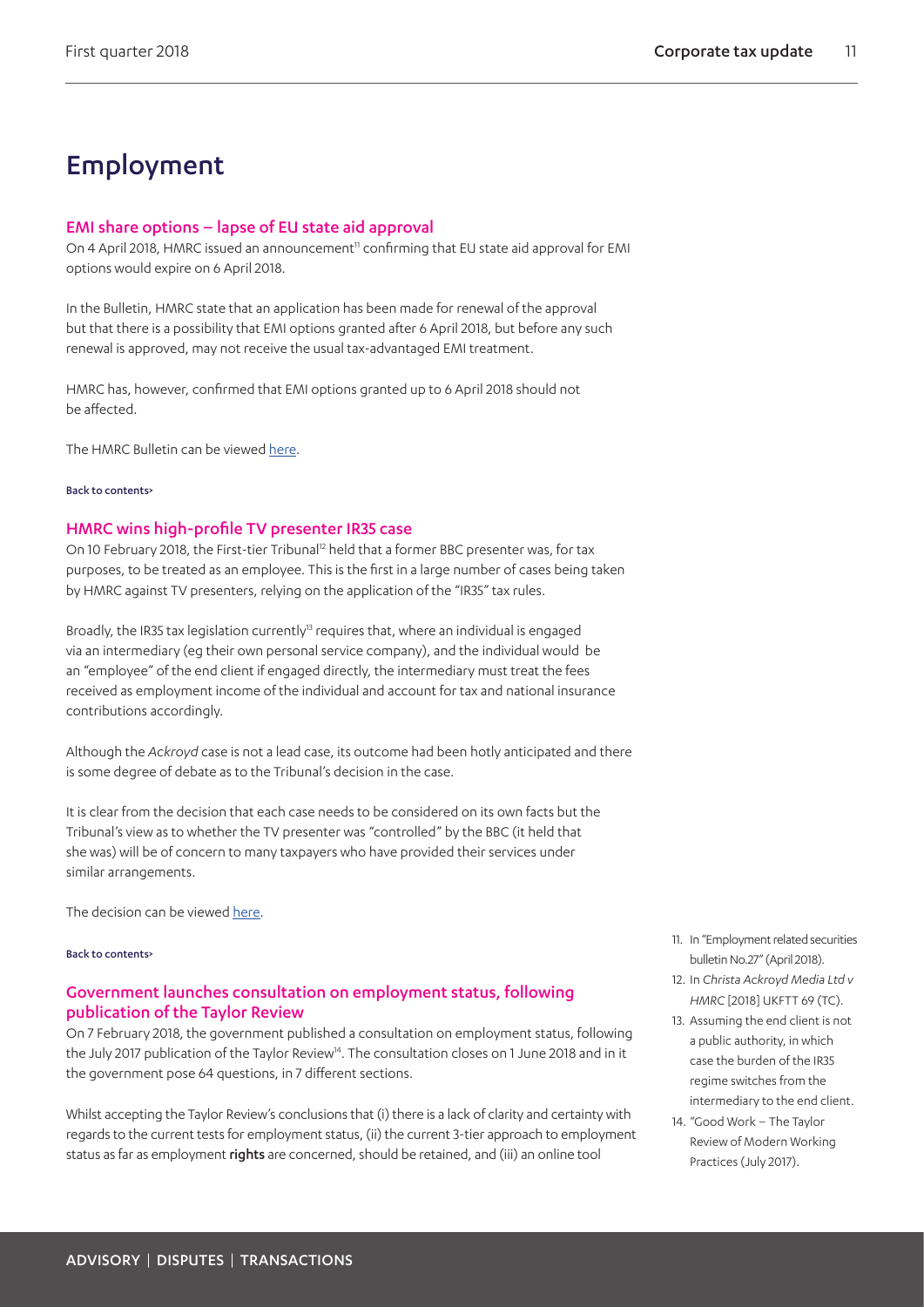for determining employment status would be helpful, the consultation does not itself present proposals as to how, for example, to introduce greater clarity and certainty in this area.

The consultation specifically seeks views as to whether, as recommended by the Taylor Review, the definitions of "employed" and "self-employed" in tax law and employment rights law should be aligned . Notably, the consultation makes no recommendation either way.<sup>15</sup>

At the same time, the consultation seeks views as to whether individuals who are deemed employees for tax purposes (eg as "salaried members" of LLPs, or under the IR35 legislation), should also be given employment rights as "deemed" employees.

For our earlier commentary on the Taylor Review, see [here](https://www.rpc.co.uk/perspectives/tax-take/corporate-tax-update-third-quarter-2017).

The consultation can be viewed [here](https://www.gov.uk/government/consultations/employment-status).

#### [Back to contents>](#page-0-0)

#### Upper Tribunal considers companies to be MSCs due to provider's involvement

On 19 January 2018, the Upper Tribunal<sup>16</sup> held that five companies were "managed service companies" (MSCs) for tax purposes due to the level of involvement of the companies' provider.

Under the MSC tax rules, an MSC is required to account for tax and national insurance contributions on amounts paid to the "worker" pursuant to the engagement between the MSC and the end-client, howsoever the payment is described (ie, the amounts received by the worker are treated as earnings from an employment). To be caught by the MSC rules, amongst other requirements the "provider" of the services (ie the use of the company to provide the services of individuals) must be "involved" with the company.

The five companies were personal service companies, and each had a single individual shareholder whose services were provided to end clients. The companies were provided as a "package" by a services provider. The provider gave the individual shareholders a choice as to how frequently they received salary payments from the company, and whether they received a minimum wage or other, specified, amount. The provider provided a number of services to the companies.

The Upper Tribunal found that the companies were MSCs within the meaning of the tax legislation<sup>[17](#page-11-2)</sup>. The Tribunal held that the services provider in this case was (i) an "MSC provider", as required under the applicable legislation, and (ii) "involved" with the five companies. On the question of "involvement", it was found that:

- **•** the services provider benefitted financially "on an ongoing basis from the provision of the services of the individuals", and
- **•** the services provider influenced the way in which payments were made to the individuals, and influenced the companies' finances and activities.

The decision can be viewed [here](https://assets.publishing.service.gov.uk/media/5a61db5340f0b60ab9a8431a/Christianuyi_and_others_v_HMRC.pdf).

- <span id="page-11-0"></span>15. The current 3-tier approach for employment rights, which includes the concept of "workers", means that in order to achieve full alignment, either this category would need to be removed (a move which the government, in keeping with the Taylor Review recommendation, seems to have rejected) or, in the alternative, added to tax law. 16. In *Christianuyi Ltd and others v*
- <span id="page-11-2"></span><span id="page-11-1"></span>*HMRC* [2018] UKUT10 (TCC). 17. Section 61B of ITEPA 2003.

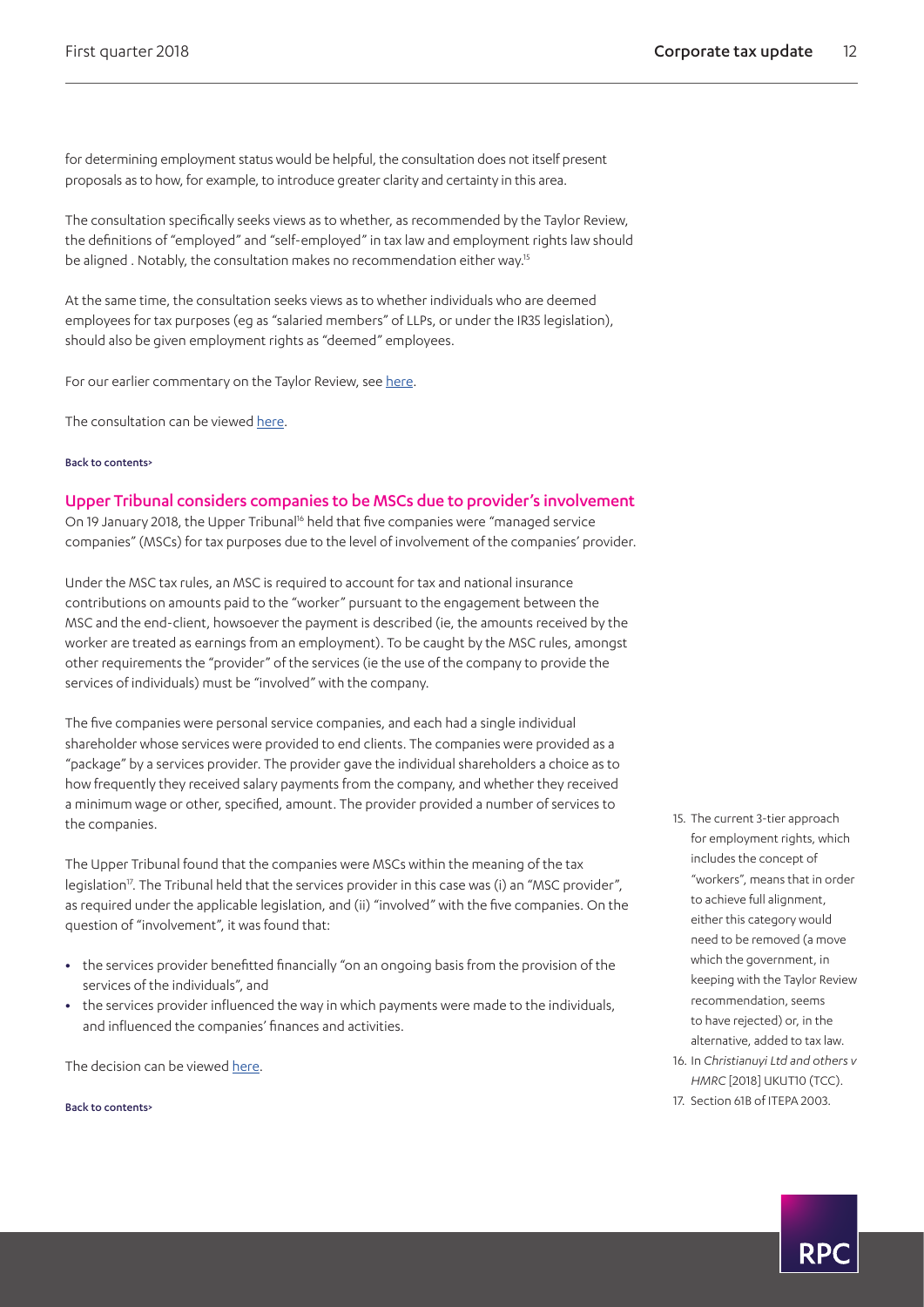## Stamp taxes

## <span id="page-12-0"></span>Welsh Land Transaction Tax – WRA guidance and HMRC SDLT guidance on "cross-border" transactions

In advance of the introduction of Welsh Land Transaction Tax (LTT), which replaced SDLT for Welsh land acquisitions from 1 April 2018, the Welsh Revenue Authority has published a number of pieces of guidance on the new rules. These include:

- **•** general LTT guidance available [here,](https://beta.gov.wales/land-transactions) [here](https://beta.gov.wales/chargeable-transactions-and-chargeable-consideration-technical-guidance) and [here](https://beta.gov.wales/particular-transactions-technical-guidance)
- **•** guidance on LTT returns and enquiries, available [here](https://beta.gov.wales/tax-returns-enquiries-and-assessments-technical-guidance)
- LTT guidance on leases and trusts, available [here](https://beta.gov.wales/land-transaction-tax-trusts-technical-guidance) and here.

Also, on 21 March 2018, HMRC published SDLT guidance on "cross-border" transactions (for example transactions where a single property spans the English-Welsh, or English-Scottish, border). The guidance can be viewed [here.](https://www.gov.uk/guidance/stamp-duty-land-tax-cross-border-transactions)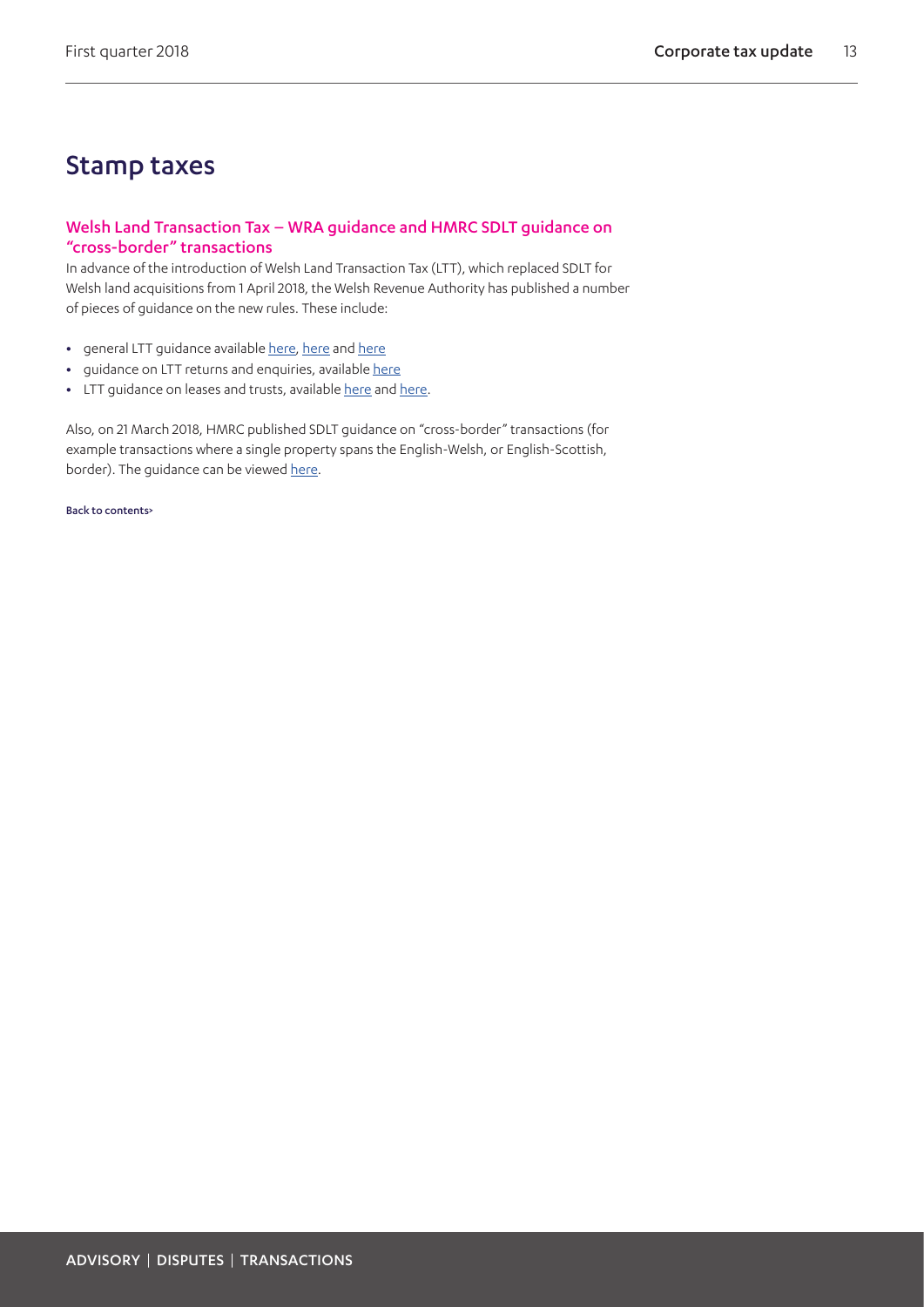## <span id="page-13-0"></span>International

## BEPS – further OECD guidance on attribution of profits to (extended definition of) PEs

On 22 March 2018, the OECD published further guidance on the attribution of profits to permanent establishments (PEs), in light of the changes to the definition of a PE resulting from the OECD's Base Erosion and Profit Shifting (BEPS) project.

The BEPS changes to the definition of a PE aim to reduce the potential for companies to claim they do not have a PE in a country in which they do business. The changes address, in particular, "commissionaire" and similar strategies. These, and other, changes have been "introduced" via a multilateral instrument (MLI). The MLI, published on 24 November 2016, enables countries to amend their existing double tax treaties all at once<sup>18</sup>. Although 67 countries (including the UK) had signed the MLI by 7 June 2017, the UK has reserved its right not to apply the MLI insofar as it deems there to be a PE where a person acts on behalf of an enterprise and, in doing so, habitually concludes contracts, or habitually plays the principal role leading to the conclusion of contracts that are routinely concluded without material modification by the enterprise.

The OECD quidance can be viewed [here](http://www.oecd.org/tax/transfer-pricing/additional-guidance-attribution-of-profits-to-permanent-establishments-BEPS-action-7.pdf).

#### [Back to contents>](#page-0-0)

#### <span id="page-13-1"></span>OECD Report on Tax Challenges Arising from Digitalisation

On 16 March 2018, the OECD published an "Interim Report 2018" on Tax Challenges Arising from Digitalisation.

The Report gives an update as to implementation of certain BEPS measures in this area, and describes unilateral actions taken in some jurisdictions (for example the Diverted Profits Tax, or DPT, in the UK).

A final report on this area is not expected until 2020.

The OECD report and press release can be viewed [here](http://www.oecd.org/tax/tax-challenges-arising-from-digitalisation-more-than-110-countries-agree-to-work-towards-a-consensus-basedsolution.htm) and here.

#### [Back to contents>](#page-0-0)

### Mandatory disclosure by intermediaries of cross-border tax planning arrangements

On 13 March 2018, the EU Council agreed to a measure to require the mandatory disclosure by intermediaries to their local tax authorities of certain cross-border tax planning arrangements.

An "intermediary" for these purposes is anyone with an EU taxable presence (or EU professional services registration) who designs, markets, organises or makes available for implementation or manages the implementation of a "reportable" cross-border arrangement. Taxpayers may also be caught by the new rules as the term extends to anyone who knows, or could reasonably be expected to know, that they have undertaken to provide (directly or indirectly) aid, assistance or advice with respect to designing, marketing, organising, making available for implementation or managing the implementation of a reportable cross-border arrangement.

The new rules are similar to the UK's existing "DOTAS"<sup>[19](#page-13-3)</sup> regime as, for the cross-border arrangement to be "reportable", a specified "hallmark" must exist.

- <span id="page-13-3"></span><span id="page-13-2"></span>18. In respect of which, see our earlier commentary [here.](https://www.rpc.co.uk/perspectives/tax-take/corporate-tax-update-final-quarter-2016) 19. Disclosure of Tax
	- Avoidance Schemes.

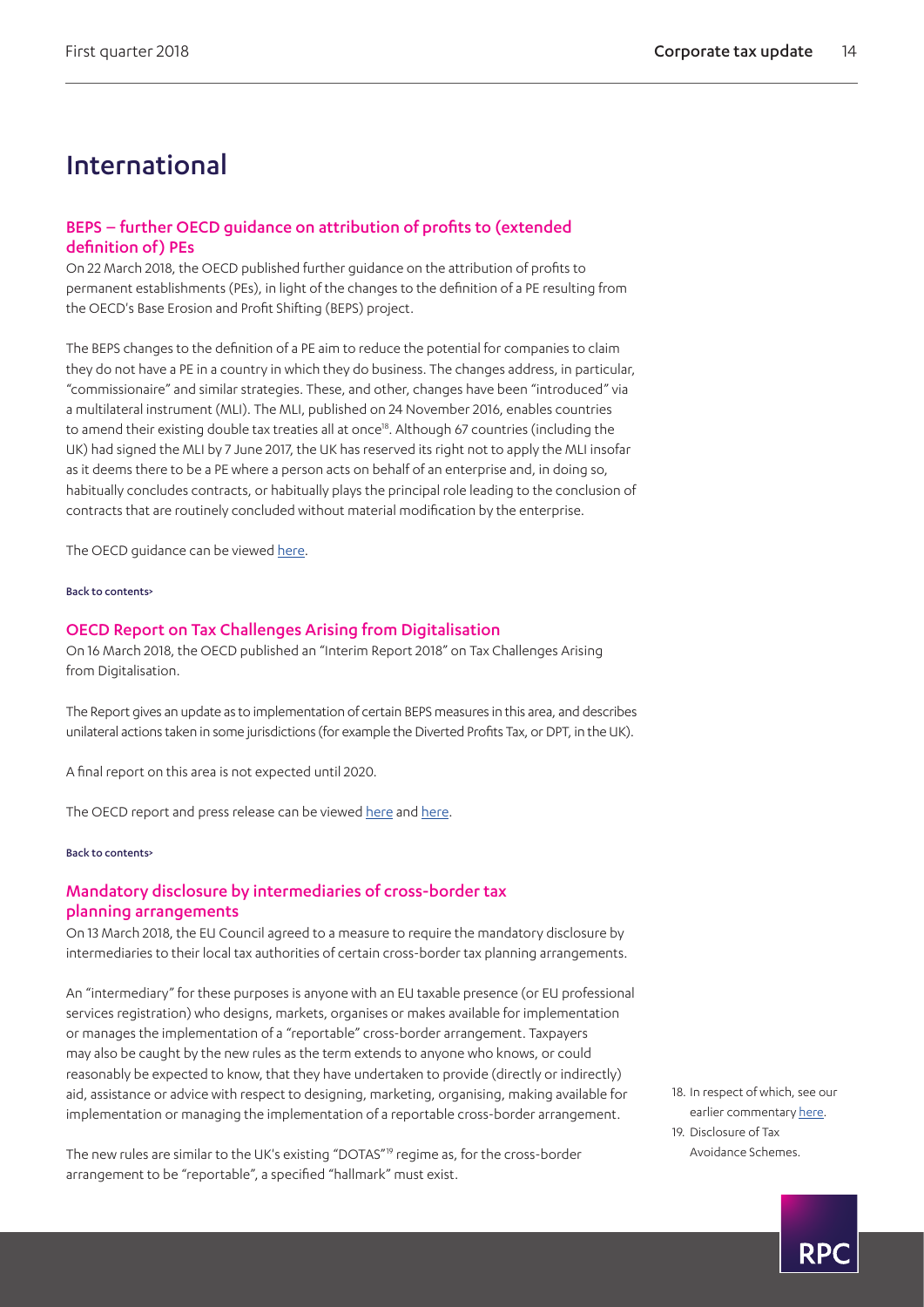The new rules must be implemented by member states by 31 December 2019, to be applied from 1 July 2020. The uncertainty surrounding Brexit casts doubt as to whether the UK will impose these new rules, although the UK has been a vocal supporter of the OECD work in this area.

The Council announcement can be viewed [here.](http://www.consilium.europa.eu/en/press/press-releases/2018/03/13/corporate-tax-avoidance-agreement-reached-on-tax-intermediaries/)

#### [Back to contents>](#page-0-0)

#### <span id="page-14-0"></span>Taxing the digital economy – draft EC directives published

On 21 March 2018, the European Commission published two draft Directives relevant to the taxation of the digital economy.

- **•** The first will impose a "temporary" digital services tax (DST). Levied by each member state, DST will apply at the rate of 3% on revenue from certain digital activities and only to entities with (i) worldwide revenues exceeding EUR 750m, and (ii) taxable EU revenue exceeding EUR 50m. The stated intention is that DST will no longer be charged once more permanent measures are put in place (see below).
- **•** The second draft Directive would allow any member state to extend the definition of a "permanent establishment" to include the existence of a "significant digital presence" in the member state. This threshold would be met if certain digital services are supplied to users in the member state through a digital interface and either:
	- total annual revenue exceeds EUR 7m, or
	- number of users exceeds 100,000, or
	- business contracts for supply of such services exceeds 3,000.

The draft Directives can be viewed [here](https://ec.europa.eu/taxation_customs/business/company-tax/fair-taxation-digital-economy_en).

#### [Back to contents>](#page-0-0)

## Luxembourg appeals against the European Commission's ruling in respect of Amazon

On 26 February 2018, the European Commission (EC) published the text of its October 2017 decision against Luxembourg (which found that Luxembourg had, in the EC's view, granted illegal state aid to Amazon).

On the same day it was revealed that Luxembourg had (in December 2017) challenged the EC's original decision. Luxembourg's arguments, in broad summary, include that:

- **•** the EC had failed to establish the existence of an advantage in favour of Amazon EU S.à r.l. (OpCo). In particular the EC erred in finding that the royalty fee actually paid by OpCo differs from the arm's-length price
- **•** the EC had failed to establish that the Luxembourg tax ruling is selective in nature
- **•** the EC had undertaken covert fiscal harmonisation by imposing its own interpretation of the "right" transfer pricing to apply in this case, infringing the exclusive competence of the member states in the area of direct taxation.

The EC's October 2017 decision can be viewed [here](http://ec.europa.eu/competition/state_aid/cases/254685/254685_1966181_890_2.pdf).

Luxembourg's challenge can be viewed [here.](http://eur-lex.europa.eu/legal-content/EN/TXT/?uri=uriserv:OJ.C_.2018.072.01.0038.01.ENG&toc=OJ:C:2018:072:TOC)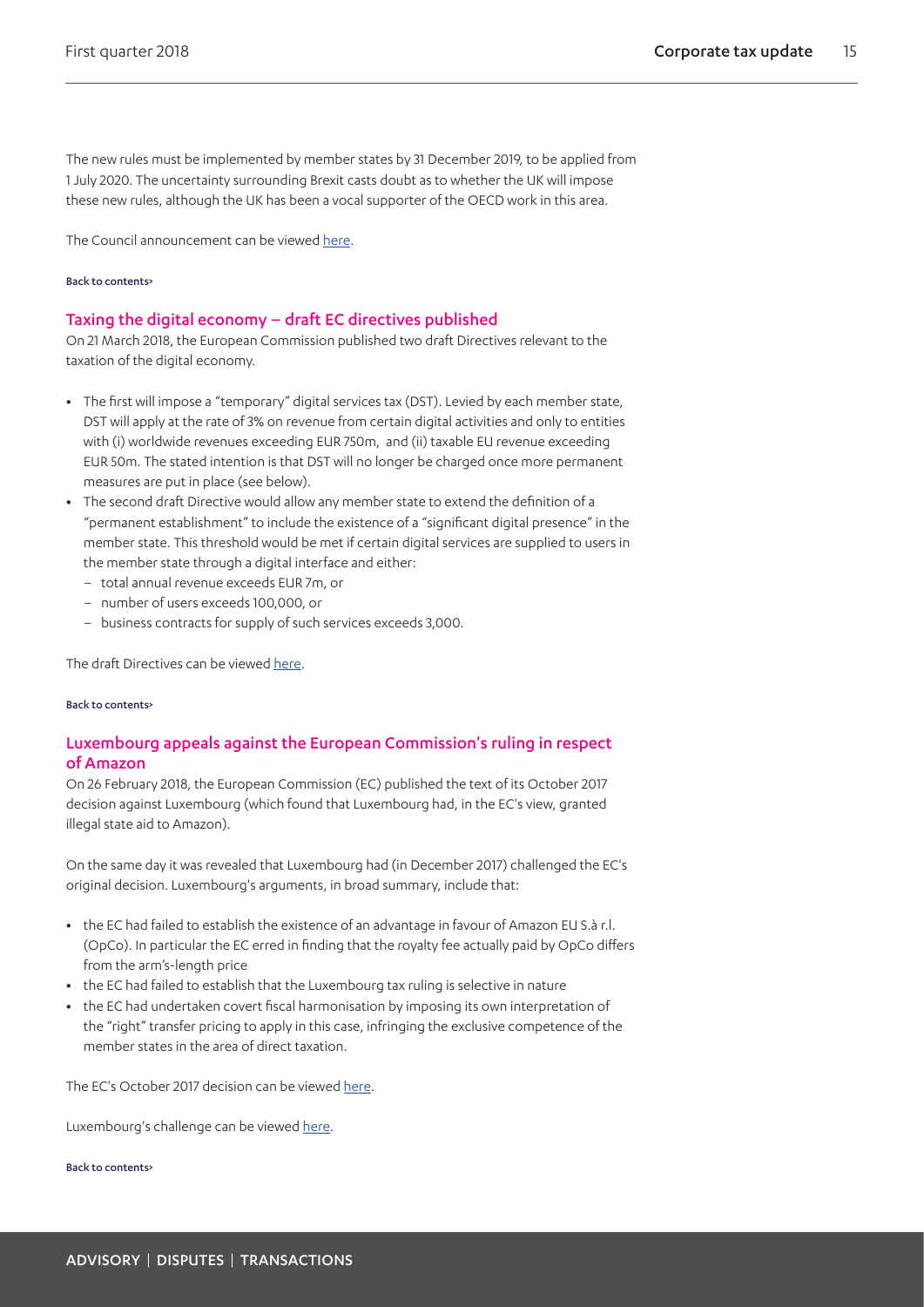## **Miscellaneous**

## <span id="page-15-0"></span>"Loyalty bonuses" paid to investors not subject to withholding tax as "annual payments"

On 8 March [20](#page-15-1)18, the First-tier Tribunal<sup>20</sup> held that so-called "loyalty bonuses" paid to investors by an investment platform service provider (Hargreaves Lansdown) were not "annual payments" subject to withholding of basic rate income tax.

Crucially, the Tribunal took the view that the loyalty bonuses did not represent "pure income profit" in the investor's hands. This is a key requirement in determining whether any payment is an "annual payment" subject to withholding. As the so-called loyalty bonus was, in fact, the passing on to investors of their share of the annual management charge rebated to Hargreaves Lansdown, it could not amount to "profit". It was not the case that the investor received the payment without having to "do" anything. Rather, in the Tribunal's view, as the investor had to pay the management charge in the first place the effect of the payment of the rebate to the investor by way of a 'loyalty bonus' was to reduce their net cost.

This goes directly against HMRC's publically stated<sup>21</sup> view of "trail commission", and it therefore remains to be seen whether HMRC will appeal this decision.

The decision can be viewed [here.](http://financeandtax.decisions.tribunals.gov.uk//judgmentfiles/j10347/TC06383.pdf)

[Back to contents>](#page-0-0)

<span id="page-15-2"></span><span id="page-15-1"></span>20.In *Hargreaves Lansdown Asset Management Limited v HMRC* [2018] UKFTT 127. 21. See [here.](https://www.gov.uk/government/publications/revenue-and-customs-brief-4-2013-payments-of-trail-commission/revenue-and-customs-brief-4-2013-payments-of-trail-commission)